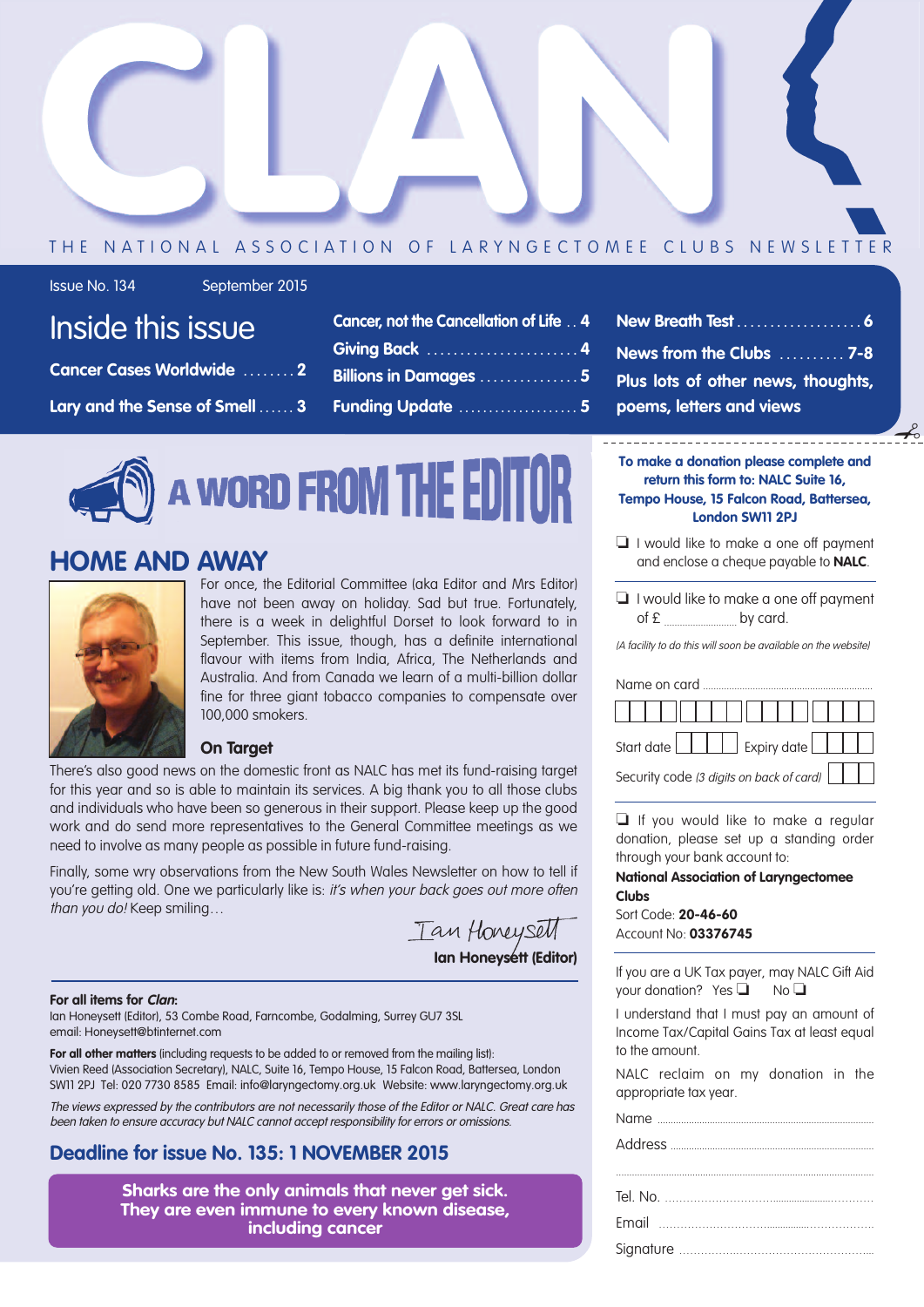### **Cancer Cases Worldwide A** Gracious Queen

The number of new cases of cancer in the world is rising, according to a new report that looked at cancer in 118 countries. Globally, the number of new cancer cases increased from 8.5 million in 1990 to 14.9 million in 2013, the study found. (The world population rose from 5.3 billion to 7.1 billion during that time.) In addition, cancer is accounting for an increasingly greater proportion of deaths: In 1990, 12% of all deaths in the countries studied were due to cancer, but in 2013, it was 15%. The researchers specifically looked at 28 different types of cancer, and found that cases from nearly all of these types of cancer have increased in the last two decades… ranging from a 9% increase in cervical cancer cases to a 217% increase in prostate cancer cases.

The 10 Most Commonly Diagnosed Cancers, World, 2012 Estimates (Cancer Research UK)

The only cancer that decreased during the study period was Hodgkin's lymphoma, which saw a 10% decrease in the number

of new cases between 1990 and 2013. The overall rise in cancer cases is partly due to longer life spans, since the risk of cancer increases with age. "With life expectancy increasing globally, the future burden of cancer will likely increase," the researchers said. The growing global population, increases in obesity and poor dietary habits also have contributed to the rise, they said. A particularly concerning trend is an increase in cancer cases in developing countries, the researchers said. In 2013, the rates of new cancer cases were higher in developing countries than in developed countries for stomach cancer, liver cancer, oesophageal cancer, cervical cancer, mouth cancer, and nose and throat cancer.

#### **If you wish to see the complete article online, please click on: www.livescience.com/51008-cancerworldwide-increase.html**

Rachael Rettner, <sup>a</sup> Senior Writer at LiveScience.com on 28 May 2015. The article was in the PLC newsletter.



### **How to tell if you're becoming a fossil?**

Everything hurts – what doesn't hurt doesn't work

The gleam in your eye is the sunlight hitting your bifocals

You feel like the morning after, but you haven't been anywhere

Your black book only contains names of doctors

You get worried just playing cards

You go into a maze but cannot remember if you went in to cut the flowers or to find your way out

Your children begin to look aged

A dripping tap causes an uncontrollable urge

You know all the answers but no one asks the questions

You look forward to dull evenings

You need glasses to look for your glasses

You turn the light out for economy not romance

Len Hynds recalls the day in 1953 when he was part of a Police Force Guard of Honour for the Queen. "The uniforms were terribly smart, of doeskin material and with tunics buttoned up your back, ramrod stiff. My division was 'L' and my station Carter Street and I remember the day well. The Queen stopped and spoke to several of us. I subsequently wrote the following poem."

London policemen in ceremonial dress, All soldiers as of late, Doeskin tunics up to the neck, Making backbones ramrod straight.

Black belts with silver buckles, All buttons shining bright, White gloves and medals by the score, It truly was a sight.

Her Majesty stopped in front of me, And asked from where I'd come, "From Carter Street, Your Majesty," I said with some aplomb.

She then pointed to my medals, And asked where I'd served the King. "Egypt and Sudan, Ma'am" Not believing this whole thing.

She smiled as only our Queen can, To put us at our ease And passed along her honour guard, And so graciously did please.

I had lined her route on her special day, The last time her empire marched. Troops from the snows and prairies wide, Deep jungles and desert parched.

A quarter of the world's population, Represented by soldiers there. Then our Queen in her golden coach, Passed regally smiling fair.

You sit in a rocking chair but can't make it go

Your knee buckles but your belt won't

Your back goes out more than you do

You put your bra on back to front because it fits better

Your house is too big but the medicine cabinet is not big enough

You sink your teeth into a steak and they stay there

Your birthday cake collapses from the weight of the candles

You long to be young again but can't remember why

From Still Talking, NSW Newsletter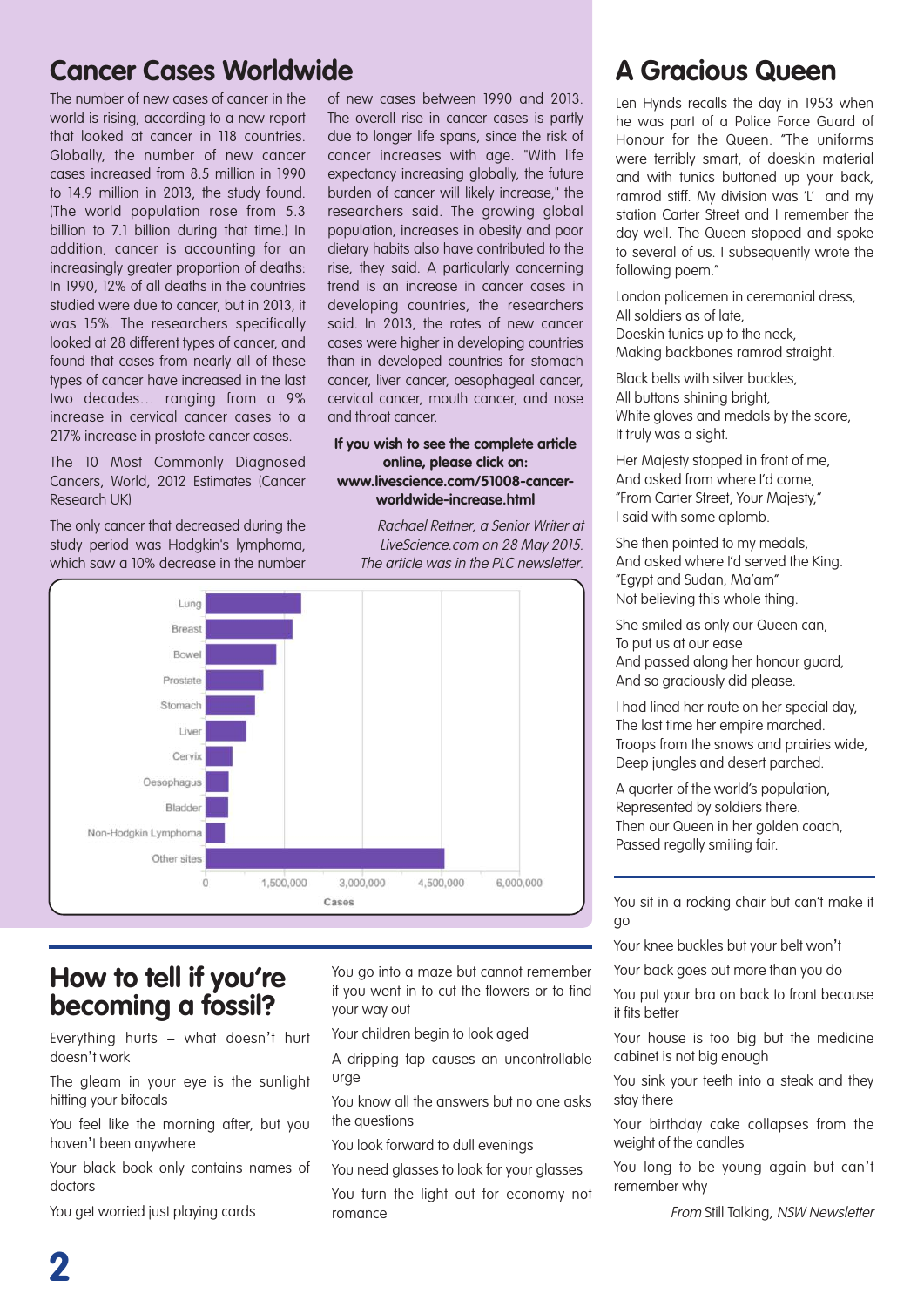## **Laryngectomy And The Sense Of Smell**

The loss of the sense of smell (or loss of olfaction as it is also called) is one of the consequences of total laryngectomy that does not receive much attention. Nevertheless, olfaction is an important sense in daily life. For instance, if you think of smelling gas, fire, or spoiled foods to alarm you, or smelling a nice perfume, or food that is so good it makes your mouth water, it is not hard to imagine that the loss of this sense has a considerable impact on daily life.

#### **Olfaction**

The olfactory organ is located high up in the nose. This organ has elements that are able to trap odour molecules when the air flows by it. The information about the odours is then sent to the brain via the nerves and the odour is recognised. For this mechanism to work, it is essential that the air containing the odour molecules passes the olfactory organ. Normally, air passes the olfactory organ each time someone breathes in through the nose.

#### **Olfaction after Laryngectomy**

Research has shown that following a laryngectomy, people are not able to smell as well as before the operation. In a study at the Netherlands Cancer Institute, with 63 patients participating, odour tests showed that 68% of the laryngectomees in that study were considered non-smellers. The underlying reason for this problem is the absence of airflow into the nose. Since laryngectomees are breathing in and out through the tracheostoma, the air simply does not reach the olfactory organ high up in the nose. The olfactory organ itself is unaffected by the surgery. This means that when the odour can reach the olfactory organ, you will smell it. This happens for instance when the odour is literally blown into the nose, or when the odour is extremely strong or vaporising.

#### **Rehabilitation of Olfaction**

There may be situations in which it is actually an advantage not to be able to smell automatically but in most situations it would be nice to be able to smell. At The Netherlands Cancer Institute a technique has been developed that can help laryngectomees to learn to smell again. The method is called the Nasal Airflow Inducing Manoeuvre or Polite Yawning Technique. Research of the technique has shown that quite a high percentage (89%) of the participating laryngectomees were able to learn to use the technique in one therapy session. An evaluation after six weeks showed that 46% of the laryngectomees that could not smell had mastered the technique and now were able to smell again. A long-term evaluation showed that not all laryngectomees were able to carry out the manoeuvre correctly even after a longer period of time. The results of further investigations suggest that initial intensive training and using a water manometer for biofeedback, improves the results and increases the number of laryngectomees that are able to successfully use the technique. As with many things, practice is the word!

#### **Polite yawning technique**

The name of the technique already indicates the core of this method: it looks like polite yawning. By making a movement that is similar to yawning with closed lips, the oral cavity is enlarged and the vacuum that is created causes air to flow into the nose. This airflow reaches the olfactory organ and you can smell!

How to make the movement:

- **Close your lips** (and keep closed)
- **I** Hold your tongue against the roof of your mouth
- In one movement, simultaneously lower your jaw, floor of mouth and tongue downwards
- **e** Repeat the movement

It is important not to breathe in too heavily simultaneously with performing the



movement. Many laryngectomees initially do breathe in during the movement simply because they are used to taking a breath when trying to smell something. It is not necessary at all and can make you dizzy.

#### **Refined polite yawning technique**

Some laryngectomees are able to learn to make the movement somewhat smaller, which is usually appreciated because it makes the movement less visible. In general, it is advised to start with the regular polite yawning at first, to develop a good feel for the movement. As a second step one can try to use an isolated pumping movement of the back of the tongue and the floor of the mouth and eliminate the downward movement of the jaw (this looks like the movement frogs and turtles make with their floor of mouth!). The key points for this movement:

- **c** Close the lips (and keep closed)
- l Hold your tongue against the roof of your mouth
- **•** Stabilise the tip of your tongue against your teeth or against the ridge on your palate right behind your upper teeth
- **.** Move the back of the tongue downwards (compare with tongue clacking)
- Repeat the movement

#### **Water manometer for visual feedback**

As mentioned earlier, we have found that the use of a water manometer has been very helpful to see the immediate results of the movement (the water will move towards your nose if you are carrying out the movement correctly). It will also help you to improve the movement, to make it smaller and more efficient. The manometer may be hard to make, but you can simply make one yourself by taping a plastic tube on to a piece of cardboard in a U-shape.

Corina van As-Brooks, Amsterdam, the Netherlands: published in April's edition of The New Voice published by the Laryngectomee Association of Victoria and was taken from www.webwhispers.org/news/apr2005.htm. It was included in Still Talking, the NSW Newsletter.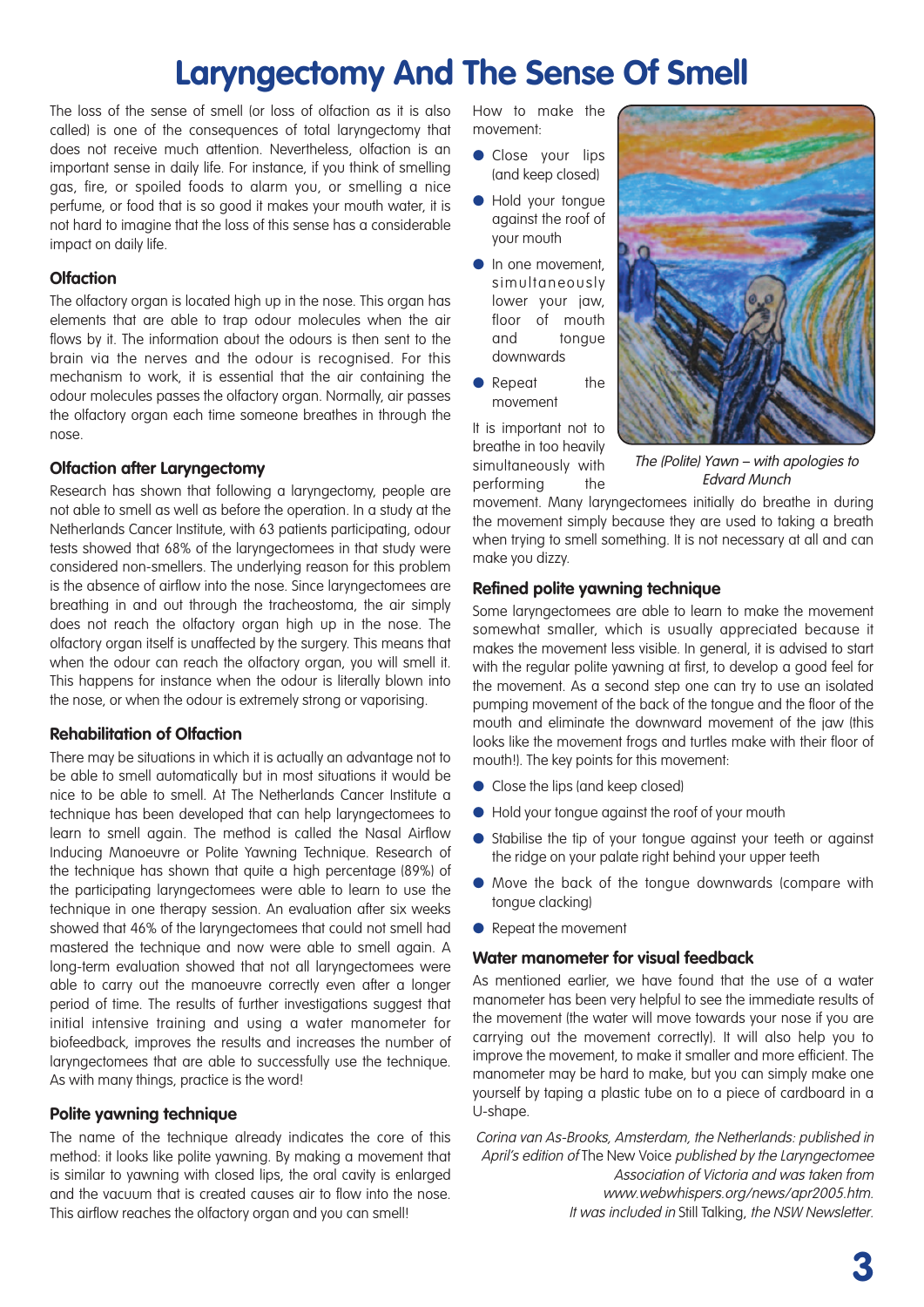### **Cancer, not the Cancellation of Life**

Pradip Kumar Lahiri from Mumbai India writes: "I lost my voice box due to cancer about 24 years back and suffered mental trauma and torture. It was difficult to believe that I had to lose something so dear and was unbearable at that time for me.

I was totally disheartened, self-repentant, demoralised especially as I thought of myself as disabled. Dr Ashok Mehta assured me that I may develop by way of using my Esophagus (food pipe). I slowly gained back my confidence and by adopting tremendous will power and dedicated practice I regained my voice back. Subsequently I took advance training from Association (AFLA) in Tokyo, in 1999 my hoarse voice was reached near normalcy.

I believe that cancer is not the cancellation of life. I have also proved that cancer is curable, if diagnosed and detected in time, followed with appropriate recommended treatment. I am now very happy and proud of new voice.

Since 1998, I am associated with Cancer Rehabilitation Clinic (CRC) at Prince Aly Khan Hospital, Mazagaon, Mumbai, wherein I started Laryngectomy Rehab. Services."

#### **Chain Smoker**

In 2008, the leading newspaper Annand Bazar Patrika reported:

"Pradip Lahiri was <sup>a</sup> chain smoker and used to smoke 50-60 cigarettes daily. He was young then, had lucrative job in department of Atomic Energy, used to chat with his friends and colleagues during leisure time and also having <sup>a</sup> happy peaceful family life with his spouse and two kids. His throat cancer in larynx was detected about 17 years back. Finally he had to sacrifice his vocal cords along with normal breathing system by wide range surgery, and lost his voice completely. Except for <sup>a</sup> victimised person no normal human being could realise that to lead <sup>a</sup> voiceless life would be how much painful and mental torture it would be. Initially Pradip broke down completely while facing this trauma. He was totally demoralised. With this clue he got back his confidence and by adopting tremendous will force and by carrying out hard practice for about 10-12 hours daily he got back his voice."

In 1998, when the Prince Aly Khan clinic expanded to support those afflicted by other cancers, they invited Pradip Lahiri, who had lost his vocal cords due to cancer. Lahiri had not permitted the trauma of a laryngectomy to become a barrier in his life. With practice and dedication he regained his voice through oesophageal speech: "I love my new voice because I have created it."

Prince Aly Khan Hospital with the help of JICA sent Lahiri to Tokyo, where he pursued an instructor's course. He now offers voice training at the Cancer Rehabilitation Centre along with Dr Zehra Rangwala, a qualified Speech Therapist, volunteers like Meena Kamdar (having graduation in Pharmacy) and others. Other volunteers help with imparting information, providing process of exercises needed for the patients, stoma covers and lending moral support to patients and their families to deal with therapy and to return to normal life, on post-surgery.

## **Giving Back**

Our African correspondent, Bychance Emma, writes: "As your life changes in any way – for example being vulnerable to speech problems – it does make you stop to think about your dream goals. So if you're helped at some point, you also need to help others. Thank you all my dear friends especially Ms Kerry, members of NALC and my relatives and family members who have supported me in every situation. So far my involvement



Volunteers at the Cancer Rehabilitation Centre of Prince Aly Khan Hospital in Mumbai. Courtesy of the Prince Aly Khan Hospital.

helping youths with disabilities has given me another opportunity to build confidence in serving the community. Right is a picture representing my second activity for empowering youths with disabilities on entrepreneurship skills to help develop their business careers."

From left to right: Bychance Emma (speech impaired), Peter (blind), Florence (blind), Johnson (cerebral palsy) and Claire (physically disabled) posing for photo after <sup>a</sup> session of training on entrepreneurship skills.

## **Shower Shields**

One of the main worries when becoming a laryngectomee is the possibility of getting water in the stoma and each day there is the prospect of that happening whenever you take a shower. The water jet can be avoided by strategically placing yourself and covering the stoma with one hand when facing the water flow but that means having to keep yourself continually aware of where you are in relation to the water.

The best way to take a shower has to be using a shower guard of some kind, like a baby's bib worn back to front. A shower shield from our Welfare Officer would be the ideal way to go; they are sturdy, comfortable to wear and allow for easy breathing when being worn. They are very long lasting except for the velcro ties, however they are readily replaced, just buy some adhesive velcro from the haberdasher or supermarket and sew on to the shower shield through the holes left where the discarded velcro was attached. The velcro can be replaced a number of times.

Wearing a shower guard makes life a lot easier especially when washing your hair, doing that one-handed can be really tricky. Buying a shower shield or making yourself one is a very good investment in time or money to give yourself peace of mind, enabling you to take your daily shower without worrying about water getting into your stoma.

from Still Talking, NSW Newsletter

**If you electrically shock a person's brain, their maths skills can greatly improve for about six months!**

**Think of a number. Double it. Add six. Half it. Take away the number you started with. Your answer = 3**

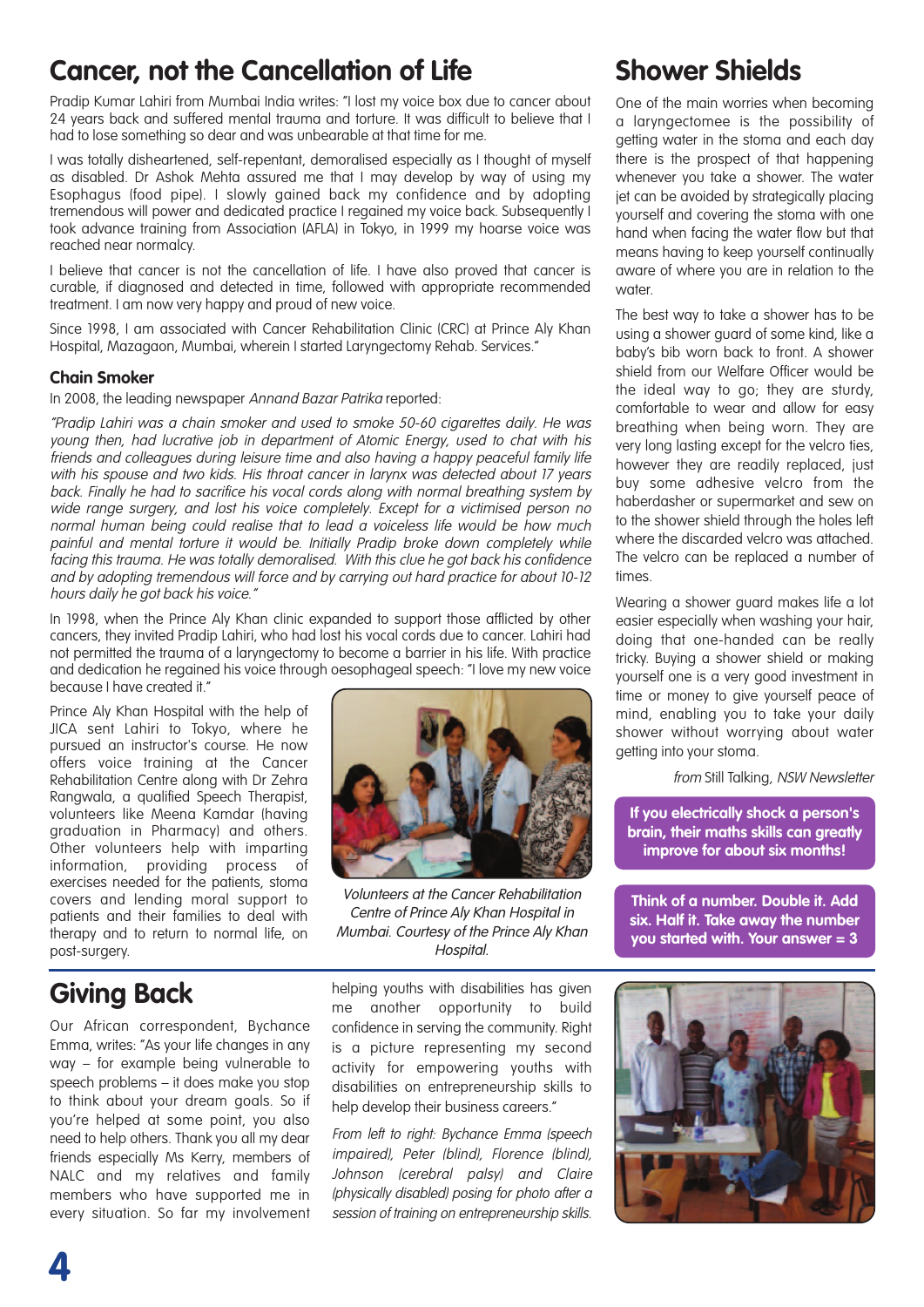### **Billions In Damages**

Three tobacco giants have been ordered by a Canadian court to pay billions of dollars in moral and punitive damages to nearly 100,000 smokers, in what has been hailed as an 'historic judgment' by the plaintiffs in Quebec. Imperial Tobacco Canada, Rothmans, Benson & Hedges, and JTI-Macdonald were found to have violated their general duty not to cause injury to another, their duty to inform their clients of the risks and dangers of their products, and their obligation not to mislead their clients. A Quebec Superior Court slapped the three cigarette manufacturers… which have already vowed to appeal… with damages totalling CAD \$15.5 billion (\$12 billion US), to be split among them. The ruling means that plaintiffs suffering from lung or throat cancer are entitled to receive CAD \$80,000 or \$100,000 (\$63,000 or \$80,000), while those afflicted with emphysema can receive CAD \$24,000 or \$30,000 (\$19,000 or \$24,000), plus the interest accumulated since 1998, which is when the lawsuit commenced.

To view the complete article online, please click on this link: news.vice.com/ article/canadian-court-orders-threemajor-tobacco-companies-to-paybillions-in-damages

Natalie Alcoba on the Canadian Vice News website and reprinted in the PLC newsletter.

### **FUNDING UPDATE**

NALC has been an associated charity of Macmillan since its formation in 1975, receiving financial support for all of its activities. In 2013 NALC learned that Macmillan wished to phase out its support over a three-vear period, by the end of 2016.

A joint action plan was agreed to assist NALC develop its fundraising activities and this enabled NALC to continue to provide its full range of services in the current year, 2015. I am pleased to report that we will be able to do the same in 2016, despite a further reduction in Macmillan funding. This is because we have managed to meet our fundraising targets for the year.

We are very arateful to the clubs and individuals that have made this possible, by their hard work and generosity.

Looking further ahead, it will be essential to continue to develop our fundraising work. However NALC's officers have every confidence that our work to assist patients, carers and clinicians will continue for many years ahead.

#### **CAN YOU HELP?**

Whilst fundraising is very important, so is having a team of people to carry out the work of sustaining and developing NALC. It would be of great help if we had representatives of more of our affiliated clubs at our General Committee meetings. If you think you might be interested or would like more information please contact Vivien Reed at the NALC office.

**Still Rocking**

Aerosmith bassist Tom Hamilton has announced that he is cancer-free after battling the disease for almost a decade. The 63-year-old rocker, who was diagnosed with throat and tongue cancer in 2006, updated fans on his clean bill of health in a recent interview with Long Island Pulse magazine. Recalling the harrowing ordeal, the musician explained that his doctor had initially given him the all-clear back in 2006 but the cancer reappeared in 2011.

Tom said: "I was faced with losing my way of life... if not my life, but there's a guy here in Boston that Adele referred to [Steven Zeitels], who does novel surgeries," said Hamilton. "He was able to do a procedure that got the cancer out of my throat without having to ruin the rest of it."

To see the complete article online, please go to: www.ibtimes.co.uk/aerosmithstom-hamilton-cancer-free-after-longbattle-disease-1509774

This article was published by the International Business Times on 7 July 2015 and then in the PLC Newsletter



### **Bread and Butter Pudding**

#### **Ingredients**

 slices of white bread with crusts removed oz butter oz sultanas or currants oz caster sugar large eggs pint of full fat milk Grated nutmeg – to taste

#### **Method**

Preheat oven to 160 C, 325 F or Gas 3. Grease a 1 litre/2 pint ovenproof dish with butter. Spread bread thickly with butter and cut each slice into 4. Arrange half the bread, butter side down, into the prepared ovenproof dish. Sprinkle with the fruit and half the sugar. Arrange the remaining bread buttered side up, on top. Beat the eggs and milk together. Strain



over the pudding. Sprinkle the remaining sugar and nutmeg on top. Allow to stand for 30 minutes. Bake for about 40 minutes until golden. Serve with cream or custard.

#### Ian & Rose Browse

Malcolm Babb

Taken from 'Soups & Puddings' produced by THANCS Group. Minimum donation (from non-laryngectomees) of £2.00 per copy. THANCS group: Hawthorn Suite, Worcestershire Royal Hospital, Charles Hastings Way, Worcester WR5 1DD.

### **Sydney Survey**

The Communication Disorders Treatment and Research Clinic (CDTRC) of the University of Sydney are undertaking a study to evaluate the value of an existing quality of life questionnaire which has been widely used to assess the physical and social effects of having a laryngectomy. Determining the appropriateness and accuracy of this questionnaire will allow health professionals to better understand the needs of the laryngectomised population in order to provide appropriate care and support. Therefore, they are looking for participants over the age of 18 who have undergone a laryngectomy. The online survey will take 10 to 15 minutes and can be found at: www.surveymonkey.com/r/ laryngectomy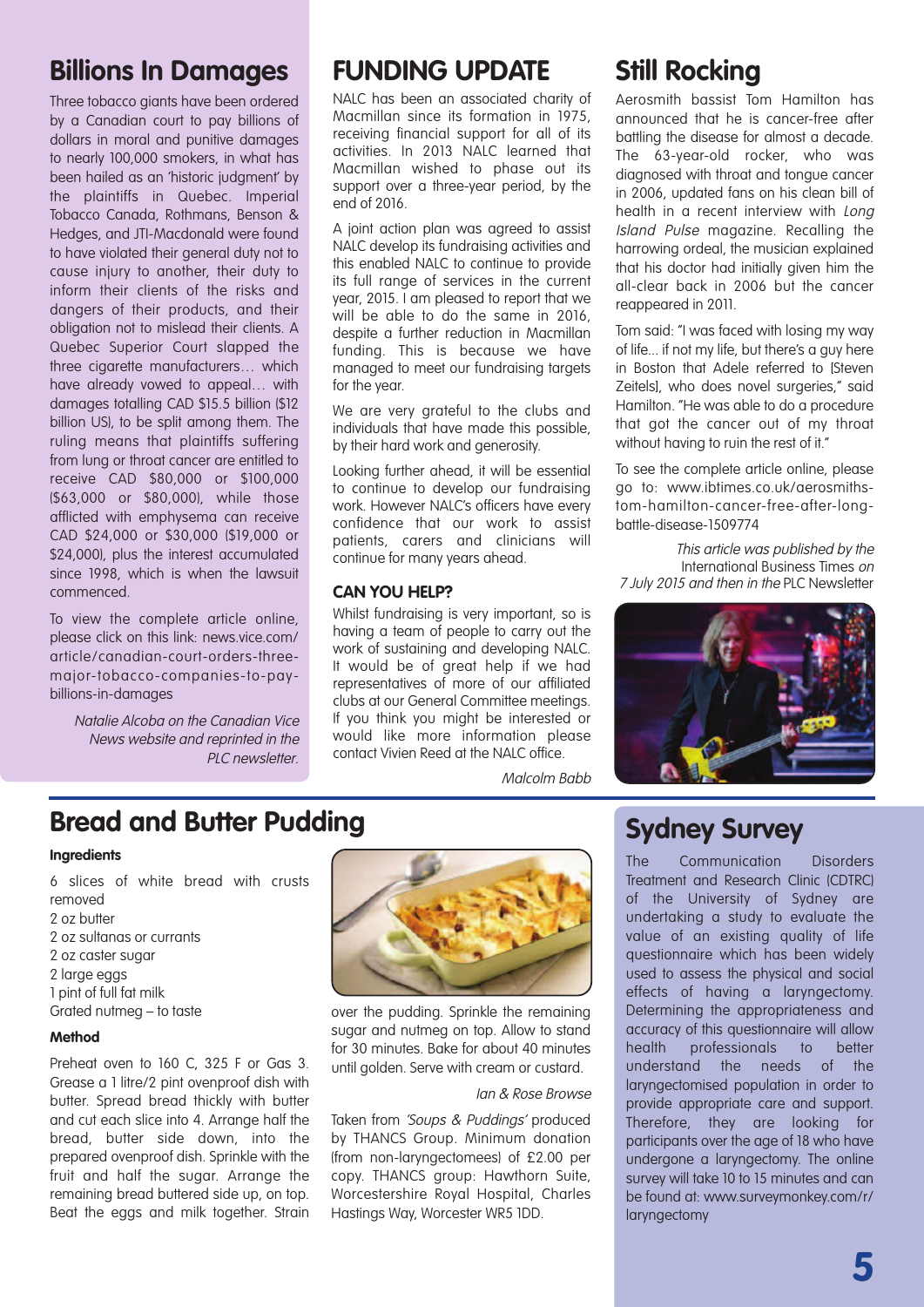### **New Breath Test**

A breath test has been developed that could give instant diagnosis of two of the most deadly cancers. The test for cancers of the stomach and the oesophagus, or gullet, can give a diagnosis with 90% accuracy and takes just minutes. Conventional laboratory tests can take as long as six hours. The test also prevents the need for an endoscopy… which involves patients having a probe



pushed down their throat… and could save the NHS up to £145million. To be tested, patients simply breathe into a device that looks like a breathalyser, which picks up distinctive odours produced by cancerous tumours. Imperial College scientists, who developed the test, say it can discriminate between malignant and benign cancers in patients for the first time.

#### **Promising Results**

A trial involving more than 200 patients has produced promising results, and there are now plans for a larger trial involving three hospitals in London. The news comes after researchers in Israel reported a similar breakthrough in April. They are also proposing large-scale trials. Cancer of the stomach and the oesophagus make up 15% of all cancer deaths. Both are usually diagnosed in the advanced stages because they rarely cause any noticeable symptoms early on. Long-term survival rates in the UK are 13% for oesophageal cancer and 15% for gastric cancer. An endoscopy is used to diagnose both types of the disease but only two per cent of patients who are referred for the procedure by GPs are diagnosed.



Wider trials of the breath test will be carried out on 400 patients at University College London Hospitals, The Royal Marsden and Guy's and St Thomas'. The researchers hope to create a sensor device that can signal to clinicians if a patient has a malignant tumour. Professor George HANNA, lead author of the study, which was published in the Annals of Surgery, said: "Oesophageal and gastric cancers

are on the rise in the UK with more than 16,000 new cases diagnosed each year. The current method for detecting these cancers is expensive, invasive and a diagnosis is usually made at a late stage and often the cancer has spread to other parts of the body. This makes it harder to treat and results in poor long-term survival rates."

> This article by Colin Fernandez was published in The Daily Mail on Tuesday, 23 June 2015 and republished in the PLC Newsletter

### **Epic Adventure**

continued from page 7

#### **Fund-Raising**

**6**

I have a fundraiser campaign to raise money to make this bicycle adventure dream a reality. I would like to leave this July and travel down the Pacific coast to the Mexican border and then across to the East coast. The exact route will depend on funding and survivors who want to be interviewed. We will be camping and using couch surfing services, like

warmshowers.org , where fellow cyclists open their homes to those touring, along with staying at the homes of other survivors along the route. The goal is to raise enough money to travel all around North America, by bicycle, and connect with 30 to 50 survivors.

If I am unable to secure enough funding this year I plan to limit my ride to just the Pacific coast and continue my fundraising efforts until I'm able to afford the greater adventure.

From 20:20 Voice Newsletter

## **A Special Thank-You**

We are continually grateful for all the very kind and generous donations that have been received in this past year. Since hearing the news of the phasing out of Macmillan's funds, several individuals have contributed sums that have made a real difference.

Some of our clubs have also raised significant sums and deserve a special mention. Our thanks go to Chesterfield, Edinburgh, Harrow, Preston, Solent, South Essex and South Devon clubs for their vital contributions.

We are fully aware that some clubs have limited resources in terms of numbers of members and find it difficult to organise fundraising activities. Please be assured we really appreciate every contribution, large or small.

We are now in receipt of official NALC collecting boxes. If anyone would like to borrow one or two if they are planning a fundraiser please let me know.



Kerry@headoffice

### **Pill On A String**

A "pill on a string" has been developed by the University of Cambridge to detect the early signs of throat cancer without the need for a biopsy. The pill is swallowed and, when the outer case dissolves, it exposes a sponge which can then be pulled up the throat lining, collecting cells.

Researchers say the tiny sponge is more effective at picking up cancer because it takes a swab of the whole throat and not just a small area that a biopsy would examine. The new test can also pick up the conditions earlier, so that treatment can start sooner. The research at the University's Medical Research Council Cancer Research Unit took samples from 73 cancer patients over three years.

The Daily Telegraph

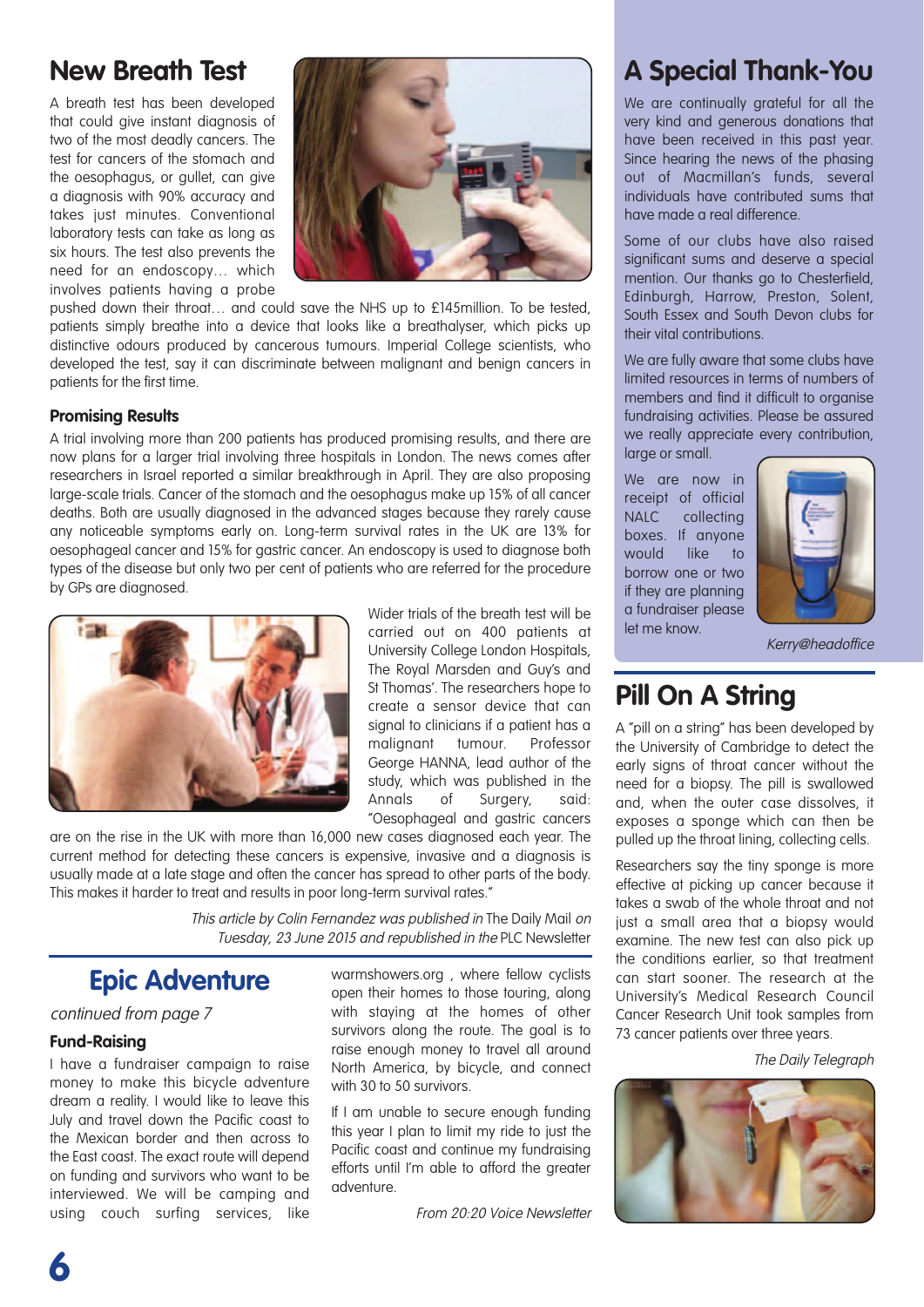# **News from the Clubs**

### **Laryngectomee Patient Day in Blackburn Epic Adventure**

NALC and Countrywide Supplies organised another patient event in June, in Blackburn. There were around 80 people in attendance, mainly from Lancashire and Yorkshire, but a few from further afield. There was a good turnout of manufacturers with stalls to display the latest products available.

The programme of speakers followed our usual pattern, with clinicians and patients accompanied by specialists in other areas of concern to laryngectomees.



Janice Lang, an SLT from Manchester, was supported by two of her patients who each told part of their story. These inspiring contributions illustrated that patients set differing targets along their journey to mark their recovery. It could be becoming highly proficient with a new method of speech or getting back to the workplace. Then, Louise Stevens, an SLT from Preston, gave a presentation about the development and importance of HME systems.

#### **Recent Changes**

Oliver Mawdsley, a benefits advisor, spoke about the recent changes and shared resources with Vivien Reed, NALC Secretary, to help her deal with enquiries to our office. Finally, Wes Truran, from Lancashire Fire and Rescue Service, gave a highly entertaining talk on keeping safe in the home.

The evaluation sheets returned to us showed how much people had enjoyed the event and we hope to hold another one later in the year in a new location. As an officer of NALC, I find it very valuable to meet members of our affiliated clubs, share experiences and listen to their needs. It was a pleasure to meet so many who are working hard to help other laryngectomees and their carers.

NALC expresses its thanks to Countrywide Supplies for their assistance and we look forward to a continuing partnership with them.

Malcolm Babb

## **Ashford Laryngectomy Club**

Caroline Mckenzie reports that they have just enjoyed their summer outing on the Hythe and Dymchurch Railway. A group of 16 enjoyed the hour and a quarter train journey to Dungeness where we then enjoyed a fish and chip lunch at The Brittania Inn. It was a lovely sunny day, some of the group took a walk to look at the RNLI lifeboat which was out on display and some chose to sit and soak up some sun rays whilst awaiting the return journey.





Sean Z. Smith is an American lary survivor who is starting a 268 mile bicycle journey (see: www.giveforward.com/fundraiser/ vyk8/epic-adventures-for-survivors ) from Mendocino all the way down the west coast to Los Angeles! The idea is to meet and talk to fellow larys along the way so that a documentary can be made. If you read through Sean's bio you will be amazed that he has survived at all… never mind the fact that he's taking this monster on!



Sean writes: Hi! My name is Sean. I had cancer when I was seventeen and I became a laryngectomee ten years later. Remember this: cancer strikes anywhere, anytime and anyone and, in England alone, experts now consider that 50% of the population will contract some form of cancer by the year 2020! I have decided to embark on an epic adventure travelling North America by bicycle to meet with other survivors of head and neck cancers and document their stories in a video documentary in hopes of inspiring others to achieve their own epic adventure.

My epic adventure is planned around meeting others with head and neck cancers to tell their stories through on-line videos and a documentary film, since I had my throat reconstructed using part of my intestines. This documentary would be available on Video On Demand (VOD) platforms and on DVD for patients and medical providers to use as a resource to inspire and raise awareness about life after cancer. I am working closely with Phil Johnson, Chairman of '20-20 Voice' Cancer (U.K. Charity No: 1156733) in England, who fully supports this awareness action, and who was the inaugurator of the first ever 'Awareness Survey' for head and neck cancer sufferers. continued on page 6